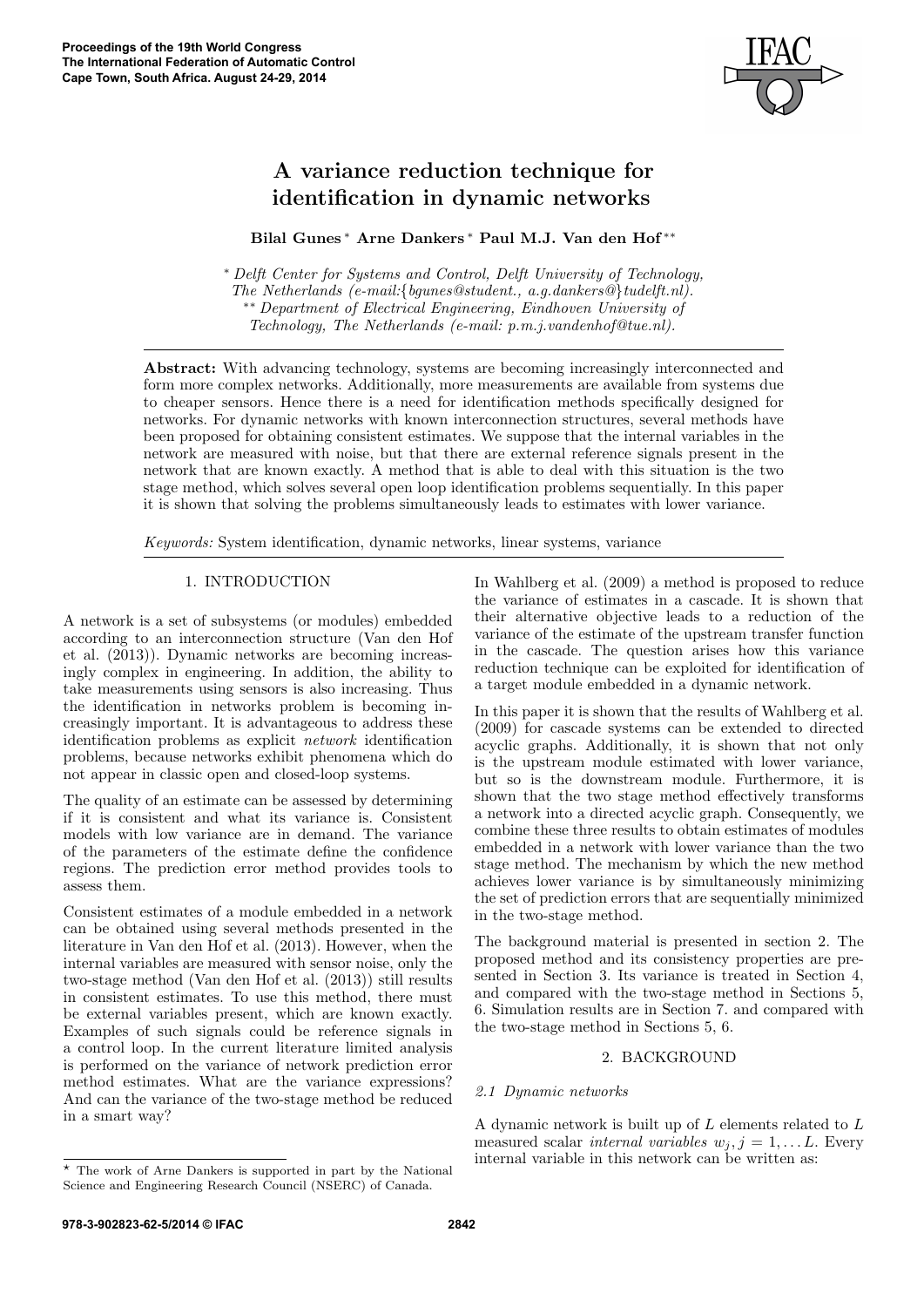$$
w_j(t) = \sum_{j \in \mathcal{N}_j} G_{jk}(q) w_k(t) + r_j(t)
$$
\n<sup>(1)</sup>

- With  $G_{jk}$  a proper rational transfer function;
- with  $\mathcal{N}_j$  the set of indices of internal variables with direct causal connection to  $w_j$ .  $k \in \mathcal{N}_j$  iff  $G_{jk} \neq 0$ .
- with  $r_j$  an external variable that can possibly be manipulated by the user;

• with 
$$
q^{-1}
$$
 the delay operator (i.e.  $q^{-1}u(t) = u(t-1)$ )

The internal variables can be expressed as:

$$
\begin{bmatrix} w_1 \\ w_2 \\ \vdots \\ w_L \end{bmatrix} = \begin{bmatrix} 0 & G_{12} & \dots & G_{1L} \\ G_{21} & 0 & \ddots & G_{2L} \\ \vdots & \ddots & \ddots & \vdots \\ G_{L1} & G_{L2} & \dots & 0 \end{bmatrix} \begin{bmatrix} w_1 \\ w_2 \\ \vdots \\ w_L \end{bmatrix} + \begin{bmatrix} r_1 \\ r_2 \\ \vdots \\ r_L \end{bmatrix} \tag{2a}
$$

$$
= G(q)w + r(t) \tag{2b}
$$

$$
= (I - G(q))^{-1} r(t)
$$
 (2c)

Where it is assumed that  $(I-G)^{-1}$  exists. Define  $S = (I (G)^{-1}$ . Some  $r_i$  may not be present: define R as the set of indices of present  $r_i$ . Any measurement can be expressed as:

$$
\tilde{w}_k = w_k + s_k \tag{3}
$$

Where  $s_k$  is a sensor error. It is a stationary stochastic process with power spectral density  $\Phi_{s_k}(\omega) = \lambda_k$  (i.e. white noise). The proposed dynamic network has sensor noise, and no process noise. Every real sensor has some noise. This noise is presumed to originate from the internal workings of the individual sensors. Then every sensor will have a different error. Because networks have a large amount of measurements, it is important to deal with this explicitly. More complex noise frameworks will be investigated in future work. The following assumptions are made on dynamic networks:

Assumption 2.1.

- The network is well-posed in the sense that all principal minors of  $(I - G(\infty))^{-1}$  are non-zero.
- $(I G)^{-1}$  is stable
- The measurement noise sources are independent white noise sources  $\Phi_n = \Lambda = diag(\lambda_1 \dots \lambda_L)$
- The external excitation signals are uncorrelated, i.e.:  $R_{r_1r_2}(\tau) = 0 \,\forall \tau.$

Define  $w_{\mathcal{N}} = [w_{k_1} \dots w_{k_n}]^T$  and  $G_{j\mathcal{N}} = [G_{jk_1} \dots G_{jk_n}]^T$ , where  $\{k_1 \dots k_n\} = \mathcal{N}_j$ . Any measurement  $\tilde{w}$  can then be written in either global or local form respectively as:

$$
\tilde{w}_k(t) = \sum_{l \in \mathcal{R}} S_{kl}(q)r_l(t) + s_k(t)
$$
\n(4a)

$$
\tilde{w}_j(t) = \sum_{k \in \mathcal{N}_j} G_{jk}(q) w_k(t) + r_j(t) + s_j(t) \tag{4b}
$$

Where  $S_{kl}$  is the  $(k, l)$ th element of  $(I - G)^{-1}$ .

# 2.2 The Prediction Error method

The prediction error method (Ljung (1999)) predicts the output with a one-step-ahead predictor. The prediction error is minimized to attain a model. The one-step ahead predictor:

$$
\hat{w}_k(t|t-1) = \sum_{l \in \mathcal{R}} S_{kl}(q, \theta) r_l(t) \tag{5}
$$

And the corresponding prediction error is:

$$
\varepsilon_k(t) = \tilde{w}_k(t) - \hat{w}_k(t|t-1;\theta)
$$
\n(6)

The unknown parameters are then estimated through a prediction error criterion based on a cost function  $V_N$ :

$$
\hat{\theta}_N = \arg\min_{\theta} V_N(\theta),\tag{7a}
$$

$$
V_N(\theta) = \sum_{t=0}^{N-1} \varepsilon^2(t, \theta)
$$
 (7b)

Where  $V_N(\theta)$  is the sum of squared prediction errors. Definition 2.1. An estimate  $G_{ik}(q, \theta_N)$  is consistent if

$$
G_{jk}(q, \hat{\theta}_N) \to G_{jk}(q)
$$
, w.p. 1 as  $N \to \infty$ 

The variance of the estimate of the parameter vector  $\theta$  in (7) is characterized by the following proposition:

Proposition 2.1. Suppose the Assumption 2.1 holds. Assume also the data set is informative enough. Then the covariance matrix of  $\theta$  denoted  $P_{\theta}$  is (Ljung (1999)):

$$
P_{\theta} = M^{-1},\tag{9a}
$$

$$
M = \bar{E}\psi(t,\theta_0)\Lambda^2(\psi(t,\theta_0))^T, \tag{9b}
$$

$$
\psi(t,\theta_0) = \frac{\partial \varepsilon(t,\theta)}{\partial \theta}\bigg|_{\theta=\theta^0},\tag{9c}
$$

where  $\overline{E}$  is the mean over time and ensemble (Ljung (1999)) and  $\psi(t, \theta_0)$  represents the gradient of the prediction error evaluated at  $\theta_0$ , and  $\Lambda$  is a diagonal matrix with the noise powers. M Represents the information matrix.

#### 2.3 The two-stage method

The two-stage method (Van den Hof et al. (2013)) attempts to obtain a consistent estimate of a target module in a dynamic network. Its (second stage) predictor inputs are (asymptotically) noise-free estimates of internal variables. The two-stage method performs consecutive minimization of prediction errors.

In the first stage, the goal is to reconstruct the internal variables  $w_k$  (4). For this purpose, estimates of  $S_{kl}, k \in$  $\mathcal{N}_i, l \in \mathcal{R}$  are estimated by minimizing the quadratic cost function (7) of the prediction error:

$$
\varepsilon_k(t,\alpha) = \tilde{w}_k(t) - \sum_{l \in \mathcal{R}} S_{kl}(q,\alpha) r_l(t) \tag{10}
$$

Where  $\alpha$  is a parameter vector. Let  $S_{kl}(q, \hat{\alpha})$  denote the estimate of  $S_{kl}$ . The estimate of  $w_k$  is then:

$$
\hat{w}_k(\hat{\alpha}) = \sum_{l \in \mathcal{R}} S_{kl}(q, \hat{\alpha}) r_l(t) \tag{11}
$$

In the second stage, the estimates of the noise-free internal variables are used to identify the target module  $G_{ii}$  in an open-loop problem. Estimates are obtained by minimizing the quadratic cost function (7) of the prediction error: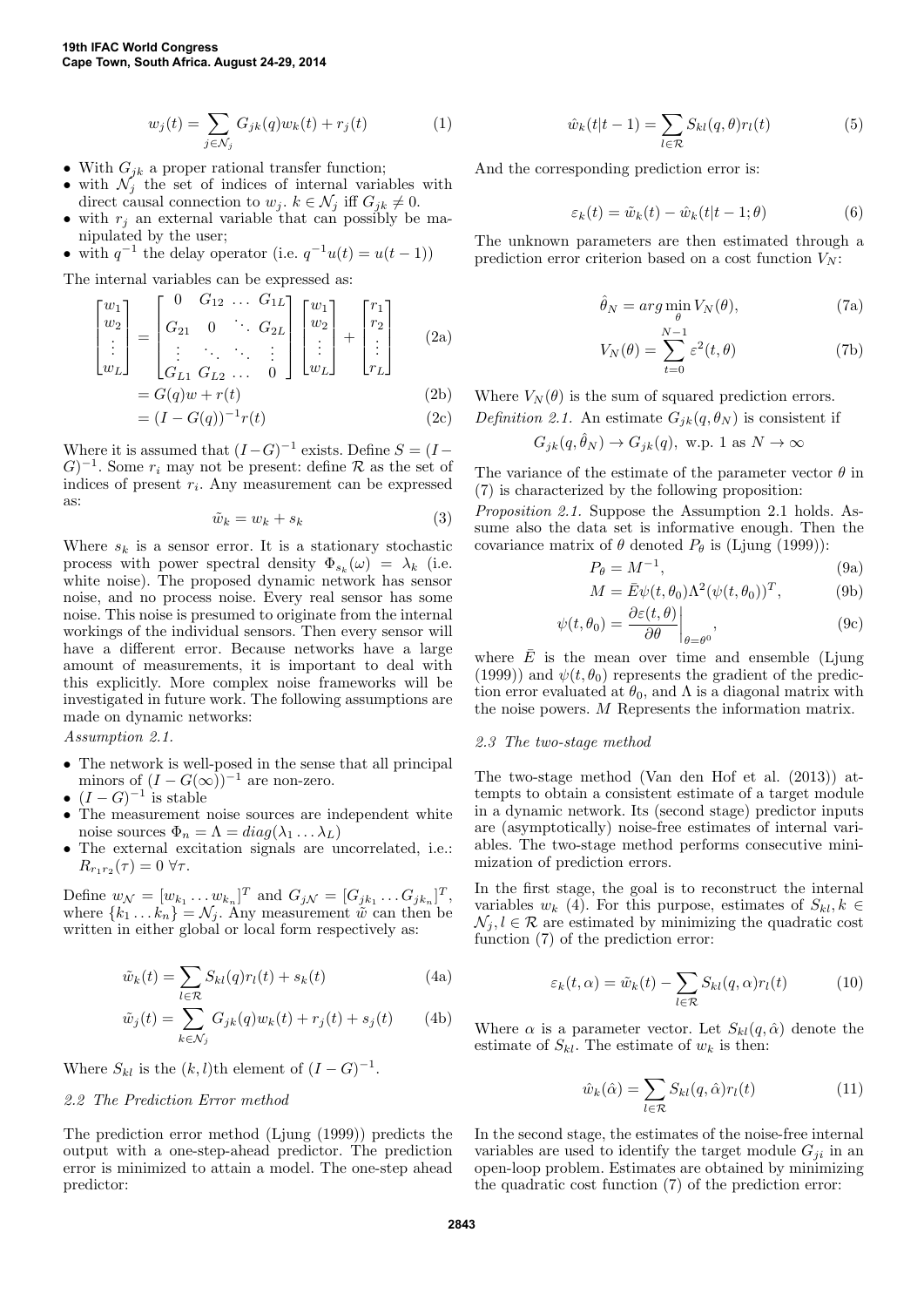$$
\varepsilon_j(t, \hat{\alpha}, \beta) = \tilde{w}_j(t) - r_j(t) - \sum_{k \in \mathcal{N}_j} G_{jk}(q, \beta) \hat{w}_k(\hat{\alpha}) \quad (12)
$$

The two-stage method is defined as follows.

Algorithm 2.1. The Two Stage method

- (1) Obtain estimates  $\hat{w}_k$  of  $w_k$  for each  $k \in \mathcal{N}$  using (10) and (7)
- (2) Using  $\hat{w}(\alpha)$  obtain estimates of the target module  $G_{ji}$ using  $(12)$  and  $(7)$

Proposition 2.2. Consider a dynamic network as defined in section 2.1. Algorithm 2.1 provides consistent estimates of  $G_{ji}$  if the following conditions hold:

- The power spectral densities of  $[\hat{w}_{k_1} \cdots \hat{w}_{k_n}], k_* \in \mathcal{N}_j$ ;  $[r_{l_1} \cdots r_{l_n}], l_* \in \mathcal{R}$  are positive definite for  $\omega \in [-\pi, \pi]$
- The parametrization is chosen flexible enough such that there exists a parameter vector  $\theta^0$  such that  $G_{jk}(\beta^0)$  =  $G_{jk}$  and  $S_{kl}(\alpha^0) = S_{kl}$

Notice that the two-stage method tackles the network identification problem as two sequential open-loop problems. The parametrization of the two-stage method can be represented as a directed acyclic graph. This is shown in figure 1 and the following equations:

$$
w_N(t) = S_{N\mathcal{R}}(q)r(t)
$$
 (13a)

$$
w_j(t) - r_j(t) = G_{jN}(q)w_N(t)
$$
 (13b)

Where  $w_{\mathcal{N}} = [w_{k_1} \cdots w_{k_n}], k_* \in \mathcal{N}_j$  is a vector.



Fig. 1. The parametrization of the two-stage method can be represented as a directed acyclic graph (13).

#### 2.4 Variance reduction technique for cascade systems

In Wahlberg et al. (2009), a similar framework is investigated for a cascade systems. Using our notation:

$$
\tilde{w}_2(t) = S_{21}(q)r_1(t) + s_2(t)
$$
\n(14a)

$$
\tilde{w}_3(t) = G_{32}(q)w_2(t) + s_3(t) \tag{14b}
$$

It is possible to consistently estimate  $S_{21}$  using only  $\tilde{w}_2$ , but Wahlberg et al. (2009) show that the variance of the estimate of  $S_{21}$  can be reduced by minimizing:

$$
V_N(\theta) = \frac{1}{N} \sum_{t=0}^{N-1} \frac{\varepsilon_2(t,\theta)^2}{\lambda_1} + \frac{\varepsilon_3(t,\theta)^2}{\lambda_2} \text{ , where: } (15a)
$$

$$
\varepsilon_2(t,\theta) = \tilde{w}_2(t) - S_{21}(q,\alpha)r_1(t)
$$
\n
$$
\varepsilon_3(t,\theta) = \tilde{w}_3(t) - G_{32}(q,\beta)S_{21}(q,\alpha)r_1(t)
$$
\n(15c)

Notice how the modified cost function utilizes an extra measurement. The information of  $S_{kl}$  in  $\tilde{w}_3$  is being exploited. In our paper, no extra measurements are used. And the focus is on the target module  $G_{ji}$  embedded

in a dynamic network rather than the direct open-loop identification of S. The question arises how this variance reduction technique can be modified for identification of the target module G embedded in a dynamic network.

#### 3. SIMULTANEOUS MINIMIZATION OF PREDICTION ERRORS

In this section it is shown that the modified cost function presented in section 2.4 can be applied to dynamic networks. We use it to link the prediction errors of the twostage method together. Instead of sequentially minimizing the prediction errors in the two-stage method, they can be simultaneously minimized. To apply this reasoning, the results of Wahlberg et al. (2009) must be extended in two ways. It will be shown that the downstream module is also estimated with lower variance. And it will be shown that the results of Wahlberg et al. (2009) hold for directed acyclic graphs as well. It has already been presented that the two-stage method parametrization transforms a dynamic network into a directed acyclic graph expression.

Consequently, we combine these results, and can obtain estimates of modules embedded in a dynamic network (including loops) with lower variance than the two stage method. It uses the same parametrization as the two-stage method, but uses a similar cost function as Wahlberg et al. (2009). The method can be presented as following:

Algorithm 3.1.

(1) Construct the prediction errors:

$$
\varepsilon_{\mathcal{N}}(t,\alpha) = [\tilde{w}_{\mathcal{N}}(t) - \sum_{p=1}^{n_r} S_{\mathcal{N}p}(q,\alpha_p)r_p(t)]^T
$$
(16)

$$
\varepsilon_j(t,\theta) = \tilde{w}_j(t) - r_j(t) - G_j \mathcal{N}(q,\beta) \sum_{p=1}^{n_r} S_{\mathcal{N}p}(q,\alpha_p) r_p(t)
$$

Where  $\alpha$  is partitioned into  $[\alpha_1 \dots \alpha_{n_r}]^T$ , such that  $S_{\mathcal{N}p}(q,\alpha_p)$ . Note that these are the same prediction errors as (10) and (12) for the two-stage method. And that both  $\varepsilon_{\mathcal{N}}(t,\alpha)$  and  $\varepsilon_{j}(t,\alpha,\beta)$  are a function of  $S_{\mathcal{N}p}(q,\alpha_p)$ 

(2) Obtain estimates of  $G_{jk}(q)$  by minimizing:

$$
V_N(\theta) = \frac{1}{N} \sum_{t=1}^N \left[\frac{\varepsilon_j(t, \alpha, \beta)^2}{\lambda_j} + \sum_{k \in \mathcal{N}_j} \frac{\varepsilon_k(t, \alpha)^2}{\lambda_k}\right] \tag{17}
$$

The simultaneous cost function and common parametrization in  $S_{kl}$  links the prediction errors of the two stages, such that  $\tilde{w}_j(t)$  does get utilized in the estimation of  $S_{kl}$ . This results in a variance reduction of the estimate of  $S_{kl}$ by extending the reasoning of Wahlberg to multiple inputs. In this paper, it is shown that the variance of the estimate of the target module  $G_{ik}$  reduces as well.

Proposition 3.1. Under the conditions of Proposition 2.2, Algorithm 3.1 results in consistent estimates of  $G_{jk}^0$ ,  $S_{kl}^0$ . The proof is presented in Gunes (2013).

Note that minimizing (17) is a non-convex optimization problem. However, the optimizer can always be initialized by using initial estimates and model orders attained by performing the two-stage method on the dataset first, because the consistency conditions (Proposition 3.1) match.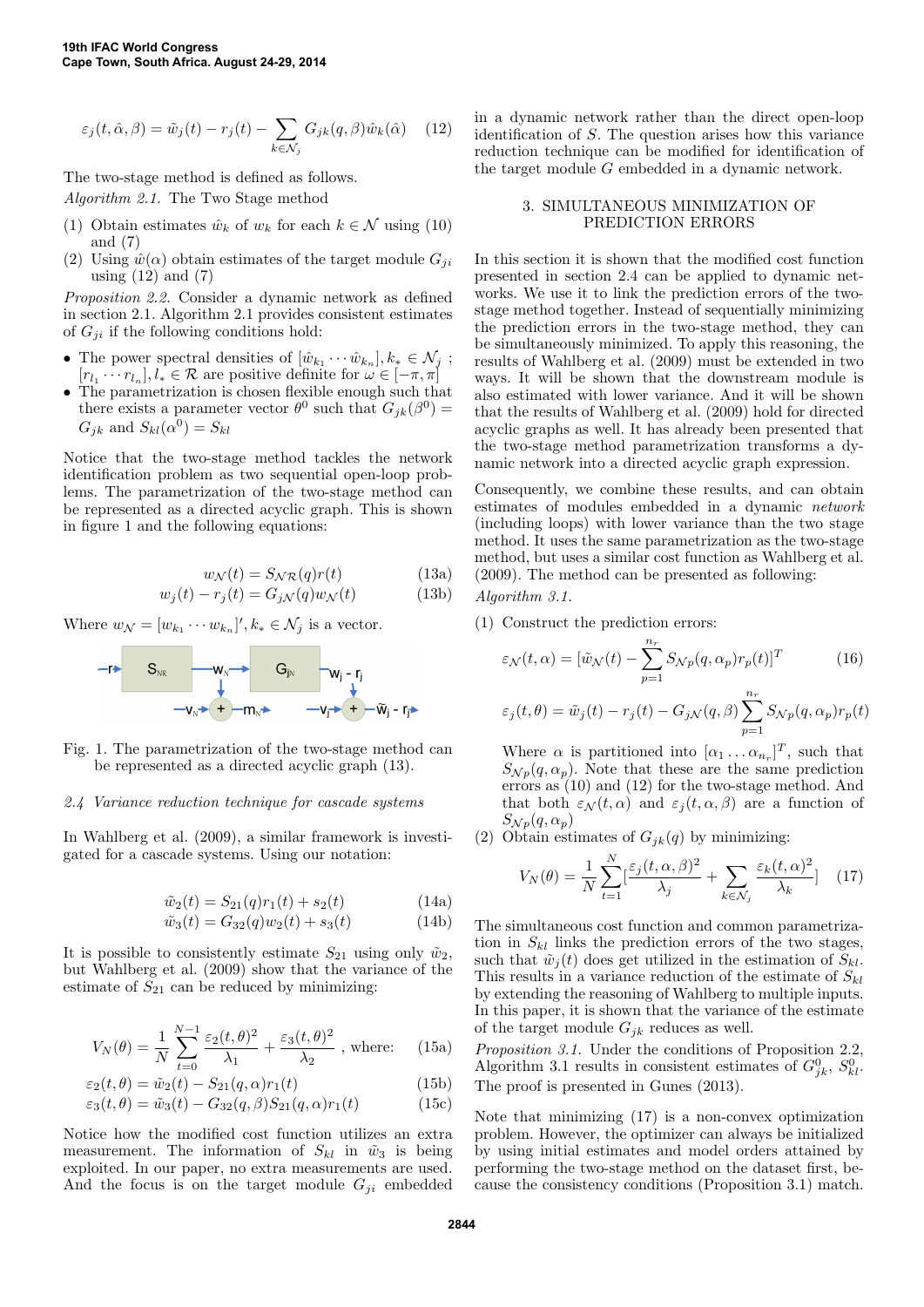#### 4. VARIANCE EXPRESSIONS FOR SIMULTANEOUS MINIMIZATION OF PREDICTION ERRORS

In this section, the variance expressions for simultaneous minimization of prediction errors will be presented. Consider a dynamic network as defined in Section 2.1 that satisfies Assumption 2.1 and the conditions of 3.1. In order to derive the covariance matrix of  $\theta$  an expression of the prediction error gradient is required. The system equations have been presented in (4), and the prediction errors are presented in (16). Define  $\varepsilon = [\varepsilon_{\mathcal{N}} \varepsilon_j]$  as a vector of the prediction errors. The prediction error gradient is:

$$
\psi(t,\alpha,\beta) = -\begin{bmatrix}\frac{\partial \varepsilon_{\mathcal{N}}(t,\alpha)}{\partial \alpha} & \frac{\partial \varepsilon_{j}(t,\alpha,\beta)}{\partial \alpha} \\ 0 & \frac{\partial \varepsilon_{j}(t,\alpha,\beta)}{\partial \beta}\end{bmatrix}
$$
(18)

Define  $\alpha_p$  as the parameter vector associated to the column vector  $S_{\mathcal{N}p}$ , and  $r_p$ . Define  $S'_{\mathcal{N}p} = \frac{\partial S_{\mathcal{N}p}(q,\alpha_p)}{\partial \alpha_p}$  $\frac{\partial \rho(\mathbf{q},\alpha_p)}{\partial \alpha_p}\big|_{\theta=\theta^0}$ . Notice  $G_{j\mathcal{N}}$  is a row vector. Define  $G'_{j\mathcal{N}} = \left[\frac{\partial G_{j\mathcal{N}}^T(q,\beta)}{\partial \beta}\right]^T \Big|_{\theta=\theta^0}$  for ease of notation. The prediction error gradient blocks of (18) can then be written as:

$$
-\frac{\partial \varepsilon_{\mathcal{N}}(t,\alpha)}{\partial \alpha_p} = [S'_{\mathcal{N}p}(q)r_p(t)]^T
$$
\n(19a)

$$
-\frac{\partial \varepsilon_j(t, \alpha, \beta)}{\partial \alpha_p} = [G_{jN}(q)S'_{Np}(q)r_p(t)]^T
$$
(19b)

$$
-\frac{\partial \varepsilon_j(t, \alpha, \beta)}{\partial \beta} = G'_{jN}(q) \sum_{p=1}^{n_r} S_{Np}(q) r_p(t)
$$
(19c)

Then  $M$  as defined in (9), can be partitioned according to  $\alpha$  and  $\beta$  as:

$$
M = E[\psi(t, \theta^0) \Lambda \psi(t, \theta^0)^H]
$$
 (20a)

$$
= \begin{bmatrix} A + F & C^H \\ C & D \end{bmatrix}, \text{ where:} \tag{20b}
$$

$$
A_{pq} = E[(S'_{Np}r_p)^T \Lambda_N^{-1} S'_{Nq}r_q]
$$
  
\n
$$
F_{pq} = E[(G_{jN}S'_{Np}r_p)^T \lambda_j^{-1} G_{jN} S'_{Nq}r_q]
$$
  
\n
$$
C = [C_1 ... C_{n_r}]
$$
 where, for  $p = 1,..., n_r$ :  
\n
$$
C_p = E[G'_{jN}(q)S_{Np}(q)r_p(t) \lambda_j^{-1} G_{jN}(q) S'_{Np}(q)r_p(t)]
$$
  
\n
$$
D = \sum_{p=1}^{n_r} E[G'_{jN}(q)S_{Np}(q)r_p(t) \lambda_j^{-1}r_p(t) S''_{Np}(q) G''_{jN}(q)]
$$

Note that simplifications have been performed using the non-correlation between the external excitation signals. I.e., the off-diagonal blocks of  $A$  and  $F$  are zero and D is symmetric. Recall  $P = M^{-1}$  (9). Using Schur's complement, the following proposition can be set up:

Proposition 4.1. Consider a dynamic network as defined in section 2.1. Suppose that the conditions of Proposition 3.1 are met. The variance expressions of  $\theta = [\alpha \beta]$  using Algorithm 3.1 is:

$$
P^{si} = \begin{bmatrix} P^{si}_{\alpha} & -P^{si}_{\alpha} C^{T} D^{-1} \\ -D^{-1} C P^{si}_{\alpha} & D^{-1} + D^{-1} C P^{si}_{\alpha} C^{T} D^{-1} \end{bmatrix}
$$
  

$$
P^{si}_{\alpha} = [A + F - C^{T} D^{-1} C]^{-1}
$$

Where the superscript  $s_i$  indicates the use of the method 3.1. And where the top-left block is the covariance matrix of  $\alpha$  and the bottom-right block is the covariance matrix of  $\beta$ :  $P^{si}_{\beta}$ . The other variables are defined in (20). Note that to evaluate these expressions in practice, the noise powers  $\lambda_j$  and  $\lambda_k, k \in \mathcal{N}_j$  need to be known.

#### 5. VARIANCE EXPRESSIONS FOR THE TWO-STAGE METHOD

In this section, the variance expressions for the twostage method for the current framework will be presented. Unlike Forssell and Ljung (1999) and Gevers et al. (2001), the variance expressions are independent of individual realizations of the first stage estimate due to the fact only sensor noise is present (and not process noise).

Proposition 5.1. Consider a dynamic network as defined in section 2.1. Suppose that the conditions of Proposition 2.2 are met. The variance expressions for  $\alpha$  and  $\beta$  obtained using the two-stage method presented in Algorithm 2.1 are:

$$
P_{\alpha}^{2S} = A^{-1}
$$
  

$$
P_{\beta}^{2S} = D^{-1} + \frac{1}{\lambda_j^2} D^{-1} Q_2 D^{-1}
$$

Where A and D are defined in (20), and where  $Q_2$  is:

$$
Q_2 = \frac{1}{2\pi} \int_{-\pi}^{\pi} G'_{jN} \sum_{p=1}^{n_r} S_{Np} \bar{\Phi}_{d+} \Phi_{r_p} S_{Np}^H G'_{jN}^H d\omega
$$

$$
\bar{\Phi}_{d+}(\alpha) = G_{jN} [\sum_{q=1}^{n_r} S'_{Nq} P_{\alpha_q}^{2S} S'^H_{Nq} \Phi_{r_q}] G^H_{jN}
$$

The proof is presented in appendix B. Again, to evaluate these expressions in practice, the noise powers need to be known.

#### 6. VARIANCE COMPARISON

The variance expressions for the two-stage method (Algorithm 2.1) and the simultaneous minimization of prediction errors (Algorithm 3.1) are briefly presented in table 1. The goal is to achieve variance reduction of the target module estimate. Does the simultaneous minimization of prediction errors indeed result in target module estimates with lower variance than the two-stage does?

Define  $Z = F - C^T D^{-1} C$ . It is proven in Appendix A that  $Z \geq 0$ . Hence  $A^{-1} \geq [A+Z]^{-1}$  and the simultaneous minimization of prediction errors results in a lower and better  $P_{\alpha}$ . Z also appears in  $P_{\beta}$ , hinting to an improvement of the variance of the target module estimate. In the following proposition it is shown that  $P_\beta$  is also less.

Proposition 6.1. Consider the variance results summarized in table 1. The variance of estimates (including the target module) of simultaneous minimization of prediction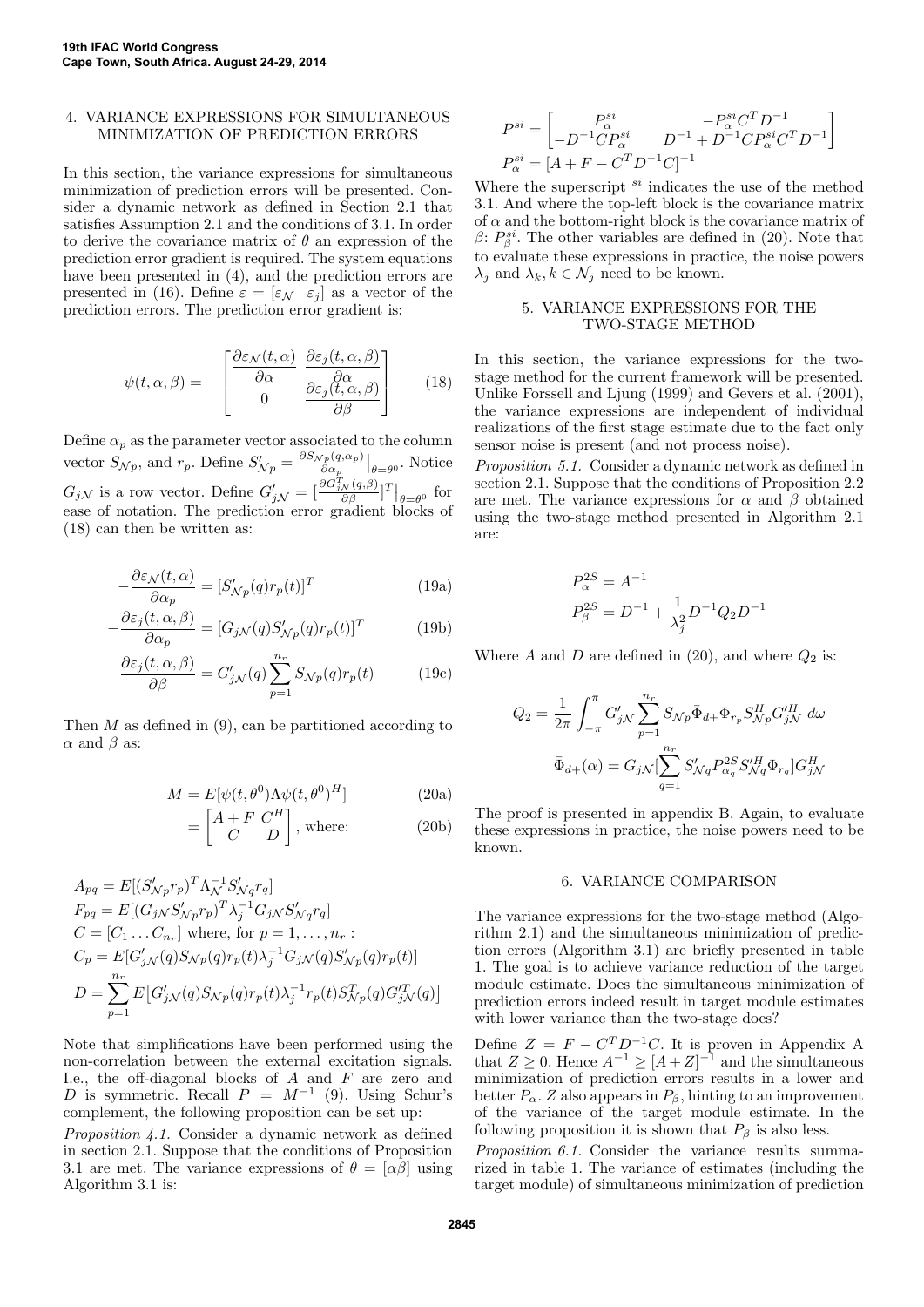Table 1. Variance results summary (5.1, 4.1)

| Method Two-stage method | Simultaneous minimization                                        |
|-------------------------|------------------------------------------------------------------|
|                         | $[A + Z]^{-1}$                                                   |
|                         | $D^{-1} + D^{-1}Q_2D^{-1}$ $D^{-1} + D^{-1}C[A+Z]^{-1}C^TD^{-1}$ |

errors is equal to or smaller than the two-stage method ones. The proof is presented in Appendix C.

### 7. SIMULATION RESULTS

In this section, Monte Carlo simulation results are presented to illustrate the results from the previous sections. The results are based on 200 Monte Carlo simulations of the dynamic network presented in Fig. 2. The noise is white with powers 0.03, 0.0001 and 0.03. The external excitation signals are white and unit power. The data size is 250. The results are presented in Fig. 3.



Fig. 2. Example dynamic network with target module  $G_{21}$ .

It appears that both methods provide consistent estimates, but that simultaneous minimization of prediction errors results in estimates with lower variance.



Fig. 3. Magnitude plots of the estimates of  $G_{21}$ . The thick black line represents the true system.

## 8. CONCLUSION AND FUTURE WORK

In this paper, a novel method for network prediction error identification has been presented. Simultaneous minimization of prediction errors is a combination of the two-stage method (Van den Hof et al. (2013)) and simultaneous minimization of prediction errors (Wahlberg et al. (2009)). It has the same consistency properties as the two-stage method, but considerably lower variance in the presence of measurement noise. The mechanism by which the new method achieves lower variance is by simultaneously minimizing the set of prediction errors that are sequentially minimized in the two-stage method. In future work, the proposed method will be extended to deal with more general cases of available measurements. This has been done in the literature for the two-stage method in Dankers et al. (2013). Other future work will be extending to cases with both measurement and process noise.

#### REFERENCES

- Dankers, A.G., van den Hof, P.M.J., Heuberger, P.S.C., and Bombois, X. (2013). Identification of dynamic models in complex networks with prediction error methods - predictor input selection. Submitted to IEEE Transactions on Automatic Control.
- Forssell, U. and Ljung, L. (1999). Closed-loop identification revisited. Automatica,  $35(7)$ ,  $1215 - 1241$ .
- Gevers, M., Ljung, L., and van den Hof, P.M.J. (2001). Asymptotic variance expressions for closed-loop identification. Automatica,  $37(5)$ ,  $781 - 786$ .
- Gunes, B. (2013). A novel network prediction error identification method. Master's thesis, Delft University of Technology.
- Ljung, L. (1999). System identification (2nd ed.): theory for the user. Prentice Hall PTR, Upper Saddle River, NJ, USA.
- Van den Hof, P.M.J., Dankers, A.G., Heuberger, P.S.C., and Bombois, X. (2013). Identification of dynamic models in complex networks with prediction error methods: basic methods for consistent module estimates. Automatica,  $49(10)$ ,  $2994 - 3006$ .
- Wahlberg, B., Hjalmarsson, H., and Martensson, J. (2009). Variance results for identification of cascade systems. Automatica,  $45(6)$ ,  $1443 - 1448$ .
- Willems, J. (2008). Modeling interconnected systems. In Communications, Control and Signal Processing, 2008. ISCCSP 2008. 3rd International Symposium on, 421– 424.

#### Appendix A. PROOF FOR  $Z \succeq 0$

Recall  $Z = F - C^T D^{-1} C$ .  $Z \succeq 0$  Is equivalent to:

$$
\begin{bmatrix} F & C^T \\ C & D \end{bmatrix} = \begin{bmatrix} E[y_1 y_1^T] & E[y_1 y_2^T] \\ E[y_2 y_1^T] & E[y_2 y_2^T] \end{bmatrix} \succeq 0 \tag{A.1a}
$$

$$
y_1(t) = [G_{jN}S'_{N1}r_1 \dots G_{jN}S'_{Nn_r}r_{n_r}]^T \Lambda_2^{-0.5}
$$
 (A.1b)

$$
y_2(t) = G'_{jN} \sum_{p=1}^{n_r} S_{Np}(q) r_p(t) \Lambda_2^{-0.5}
$$
 (A.1c)

Which is the power spectral density of  $[y_1(t) \ y_2(t)]$  and hence by definition positive semi-definite.

#### Appendix B. PROOF OF PROPOSITION 5.1

Consider the two-stage method presented in Algorithm 2.1. In the first stage, the parameter vector  $\alpha$  is estimated using the prediction error (10). Using proposition 2.1, the covariance matrix of  $\alpha$  can be derived to be  $A^{-1}$  ((20)).

In the second stage,  $G_j \mathcal{N}(q)$  is estimated as an open-loop problem. Because its input is not available, the estimated input  $\hat{w}_\mathcal{N}$  (based on  $\hat{\alpha}$ ) is used instead. Rewriting the system equation in  $\hat{w}_{\mathcal{N}}$  results into: